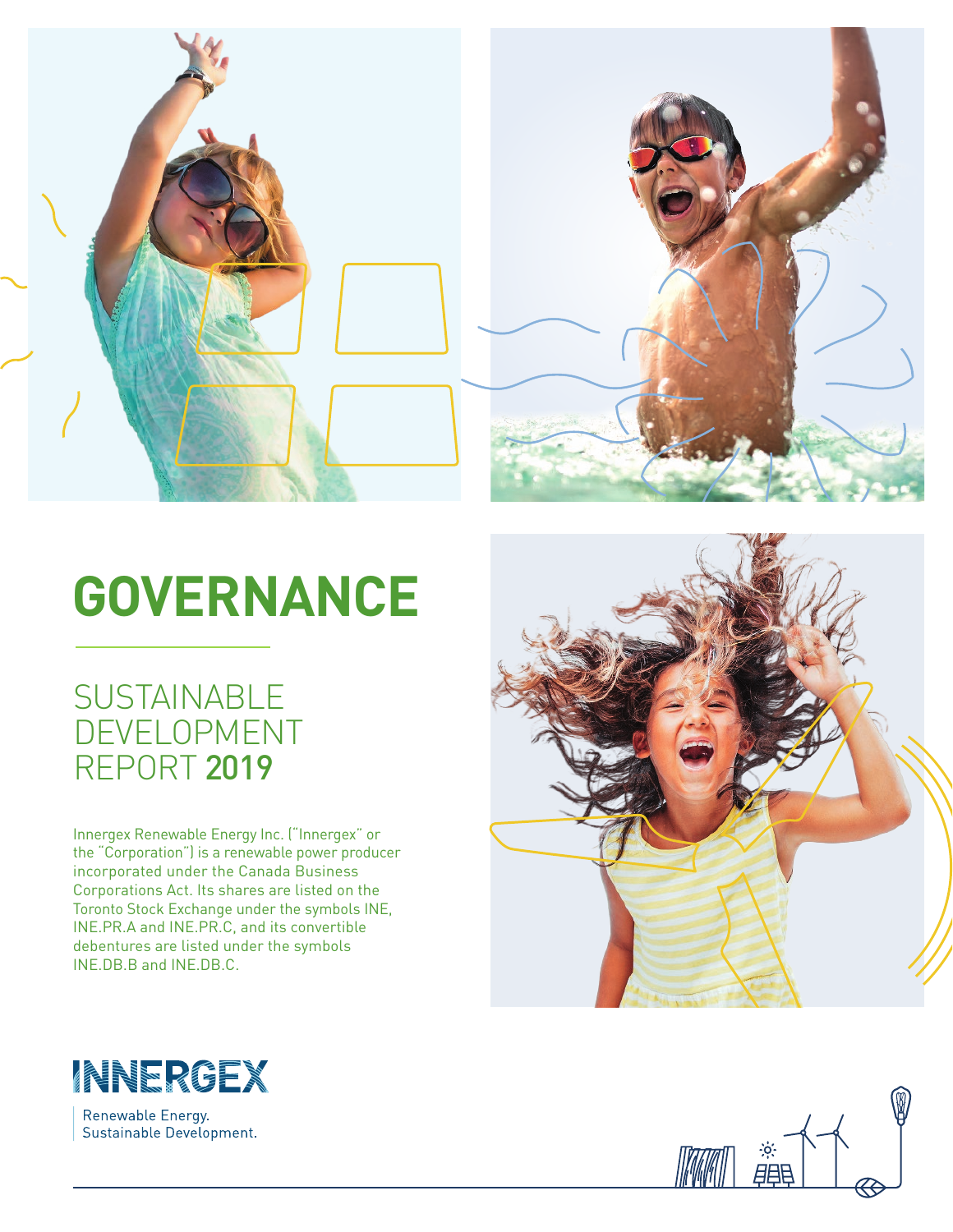#### **AT INNERGEX, GOVERNANCE HAS LONG BEEN A KEY DRIVER BEHIND OUR SUCCESSFUL GROWTH OVER THE PAST**

**30 YEARS.** BY SETTING THE EXAMPLE BY WHICH DIRECTORS, EMPLOYEES AND SUPPLIERS OF THE CORPORATION SHOULD CONDUCT THEMSELVES IN ALL BUSINESS MATTERS, INNERGEX HAS DEVELOPED INTO A TRUSTWORTHY, RELIABLE AND TRANSPARENT PARTNER.

By providing the guidance to achieve our goals through our daily operations, Innergex has grown into a respected independent power producer in Canada, with a firm and growing international presence.

The Board of Directors supports Innergex in its mission to build a better world with renewable energy. Our commitment to the three pillars of sustainability – environmental protection, social development and economic development – are mutually reinforcing. Environmental, Social and Governance ("ESG") standards have been integrated in the highest decision-making process to better manage risk and generate sustainable, long-term returns.

In 2019, Innergex was governed by a diverse, experienced and committed nine-member Board with the primary goal of ensuring Innergex's sustainable, long-term success. Innergex is committed to integrating sustainable development considerations in all aspects of its business, including its strategic planning, decision-making, management, and operations.

#### **BOARD COMPOSITION** (As at December 31)

| 2019                   | Female | Male | TOTAL |
|------------------------|--------|------|-------|
| INDEPENDENT MEMBERS    | 3      | 5    | 8     |
| NON-INDEPENDENT MEMBER | --     | 11   |       |
| TOTAL                  | 3      |      | 9     |
| <b>AVERAGE AGE</b>     | 58     | 64   | 622   |

| 2018                   | Female         | Male           | TOTAL |
|------------------------|----------------|----------------|-------|
| INDEPENDENT MEMBERS    | 2              | 5              | 7     |
| NON-INDEPENDENT MEMBER | --             | 1 <sup>1</sup> |       |
| TOTAL                  | $\mathfrak{p}$ |                | 8     |
| <b>AVERAGE AGE</b>     | 55             | 63.6           | 615   |

1 The only non-independent member is the President and Chief Executive Officer of the Corporation. Three women (37.5%) and five men (62.5%) sit on the Board as independent directors. Director independence is determined within the meaning of the Canadian Securities Administrators' Regulation 58-101 – Respecting Disclosure of Corporate Governance Practices. The Chair of the Board of Directors is independent.

## 33**%** OF THE **BOARD** WERE **WOMEN**  In 2019,  $\bigcap$   $\bigcap$   $\bigcap$   $\bigcap$  of the members

Innergex values diversity of gender, ethnicity, and nationality, and is committed to ensuring that the recruitment of the best available potential candidates is made without discrimination. At the Board level, the *Policy Regarding Board Diversity* aims to foster diversity in general and on the Board when identifying and selecting new candidates for election to the Board. A variety of criteria, including age, geography, and the representation of individuals from the following groups: women, Indigenous peoples, persons with disabilities and members of visible minorities are considered to ensure that the Board benefits from the broader exchange of perspectives made possible by diversity of thought, background, skills and experience.

#### **GOVERNANCE STRUCTURE**

The Innergex Board of Directors is composed of nine members – eight independent including the chair, and one non-independent, who serves as President and CEO of the Corporation.

Several internal committees, each composed of three independent members, provide ancillary advisory advice and recommendations to the main body. These committees include:

- The Corporate Governance Committee;
- The Audit Committee; and
- The Human Resources Committee.

The main role of the **Corporate Governance Committee** is to provide recommendations concerning corporate governance, board assessment, and the selection of nominees for election to the Board. The main roles of the **Audit Committee** are to maintain a relationship with the external auditor, oversee financial information and public disclosures, complaints regarding auditing matters, hiring policies, and review and assess management's program of risk assessment. The main roles of the **Human Resources Committee** are to oversee the senior management compensation policies and practices, supervise the succession planning process for the senior management, and assess the overall human capital management strategy.

In 2019, there were eight full Board meetings, six Audit Committee meetings, four Human Resources Committee meetings, and three Corporate Governance Committee meetings.

Innergex's governance practices are formalized through a series of Charters for the Board of Directors and each of its committees, and through a series of Policies for the Corporation outlined in the Policy section below.

#### **MAKING SOUND DECISIONS**

Members of the Board conduct their duties by remaining constantly informed of emerging and evolving issues, opportunities and risks not only within the industry but with any regulatory changes that pertain to our business. As such, they are routinely provided with continuing educational tools and resources to ensure they are ready for the most thoughtful and diligent decision-making process and are equipped to anticipate and manage risks to ensure the Corporation can continue to generate sustainable, long-term returns.

The combined attendance<br>by directors at Board and<br>Committee meetings was The combined attendance<br>by directors at **Board and** Committee meetings was  $\sim$  in 2019

On May 23, 2019, the Corporation announced completion of the sale of its wholly owned subsidiary Magma Energy Sweden A.B., which owns an equity interest of approximately 53.9% in HS Orka hf, owner of two geothermal facilities in operation, one hydro project in development and prospective projects in Iceland. As a result, they are not included in this document.

All data in this report are for the years ended December 31, 2019 and 2018, except when otherwise noted.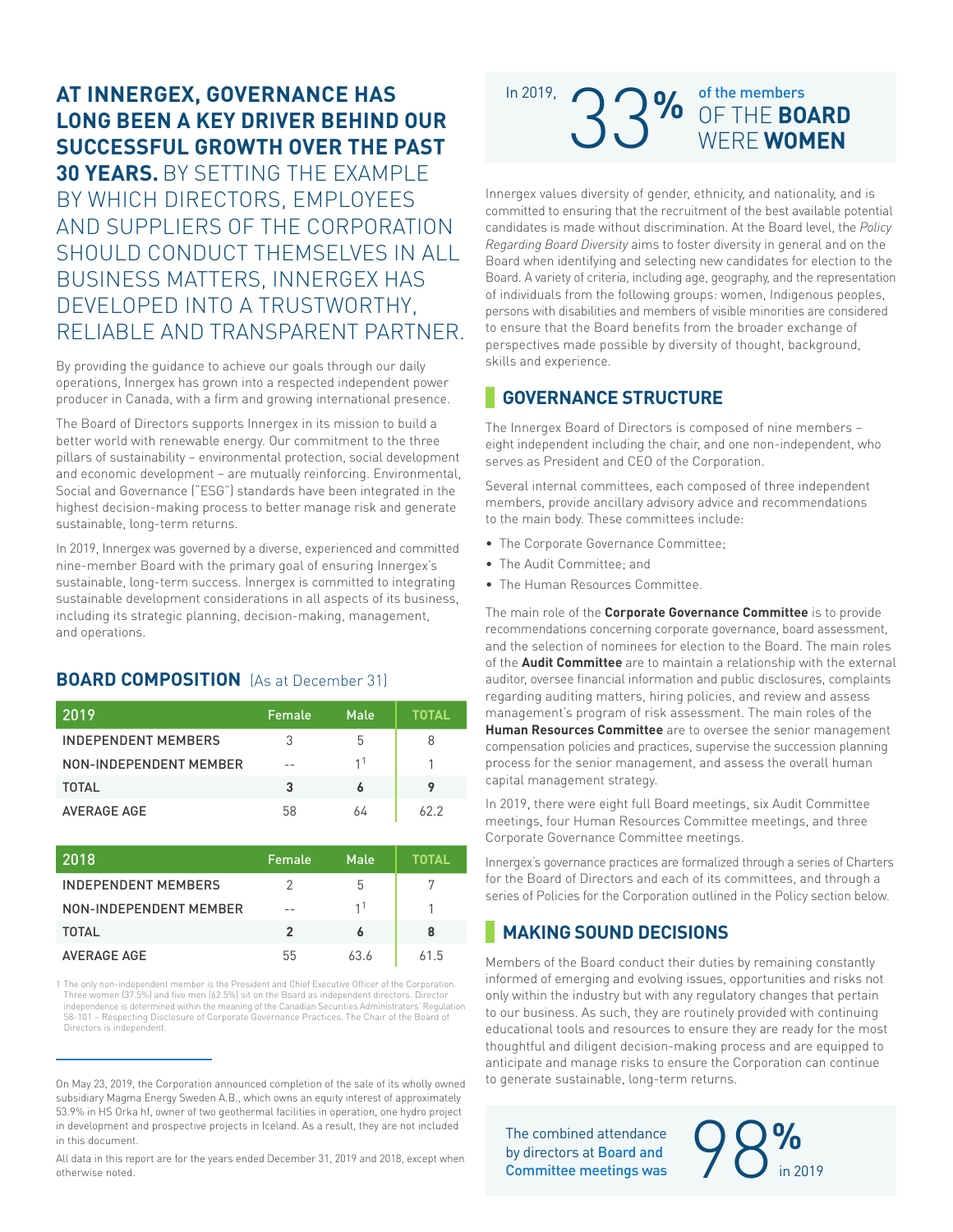In 2019, Board members were provided with the following continuing education activities:

- Presentation on Climate Change on December 16, 2019
- Presentation on Innovation: Batteries and other technologies on December 16, 2019
- Visit to the Phoebe solar project in Texas on November 12, 2019
- Presentation on methods of Directors' compensation by external consultants on October 22 and November 4, 2019
- Presentation on Corporate Governance recent developments and trends on October 22, 2019

The Corporation also subscribes for a Global membership for the Board of Directors with the Institute of Corporate Directors. This membership ensures that the Corporation's directors benefit from and have access to quality up-to-date information, tools and training on corporate governance issues.

#### **DURABLE AND SKILLED LEADERSHIP**

The members of the Board bring a long list of professional, diverse, and essential skills and experience to oversee the governance, and manage the risks, of the Corporation.

Board members must have an appropriate mix of skills, knowledge and experience in business and an understanding of the geographical areas in which the Corporation operates. Members are required to have experience and expertise in the fields of:

- Renewable Power Industry
- Audit / Financial
- Human Resources / Compensation
- Operations / Maintenance / Construction / Engineering
- Health & Safety
- ESG Criteria
- Public Affairs and Regulatory / Communication
- Investment Banking / Financing
- Legal
- Mergers and Acquisitions
- Strategic Planning

For a complete list of skills and experience our Board members bring to the table, please refer to the Skills Matrix in our latest Management Information Circular.

Maintaining a strong and dedicated Board ensures that the mission of the organization will continue to be well-understood by the decision makers at all levels from the Board to the executive and management.

#### **SUSTAINABLE ACTIONS**

Sustainable value creation means that Innergex engages in activities that balance the 3Ps: People, our Planet, and Prosperity. Community support, environmental consideration, and shareholder value define our mission of building a better world with renewable energy. Driven by our values and key principles, we strive to achieve our vision of a better world where abundant renewable energy promotes healthier communities and creates shared prosperity.

Average combined tenure





The Board of Directors considers addressing the effects of climate change a priority. By managing the risks and opportunities associated with climate change, Innergex is not only better positioned to grow its output of renewable energy, but better prepared to address risks inherent in our sector.

The Board also provides support to the executive and management to proactively manage development and operational risks. Though risks cannot always be identified or eliminated from the Corporation's activities, the Board aims to ensure that risks are identified, reduced and mitigated where possible.

The Sustainable Development Policy articulates Innergex's commitment to integrating sustainable development considerations in all aspects of its business, including its strategic planning, decision-making, management, and operations.

In 2019, the Board added ESG Criteria to its Skills Matrix. This matrix identifies the key skills and areas of strength which it believes are important to oversee the business and the growth of the Corporation, guide management and properly manage the risks the Corporation is facing. The ESG Criteria defines Board or management experience in, or understanding of, environmental policies, managing and evaluating environmental risks (for the Environment criteria); relationships with employees, communities and partners (for the Social criteria); and governance/corporate responsibility practices with a public company or other major organization, culture of accountability and transparency (for the Governance criteria).

#### **CYBERSECURITY**

Information security is an essential function that allows us to conduct our daily business activities with the confidence that our perimeter is properly protected. Our Information Technologies (IT) department employs a comprehensive cybersecurity program guided by IT Security Policies, standards, procedures and guidelines which frame the protection of all our assets and work diligently to promote an internal culture that educates employees and promotes awareness.

The IT Security Program establishes the information security requirements for the protection of all Innergex information and system assets. It also ensures all employees are aware of associated risks involved in the **O**<br> **O PEARS EXARS EXARS EXARS EXARS EXARS EXARS EXARS EXARS EXARS EXARS EXARS EXARS EXARS EXARS EXARS EXARS EXARS EXARS EXARS EXARS EXABLE 20.3 CONSIDERATS EXABLE 20.3 CO**